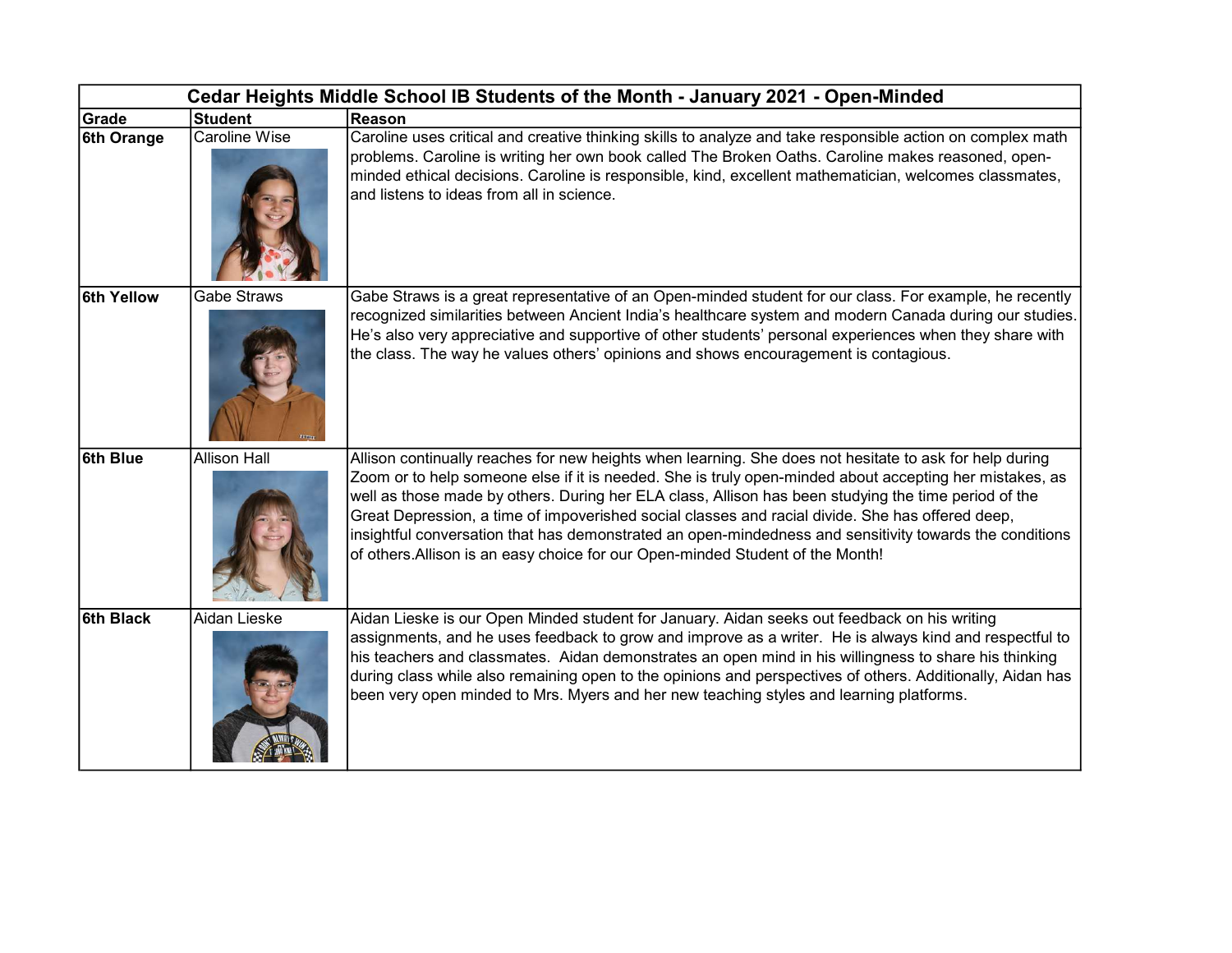| 7th Black  | <b>Xavior Thiele</b> | Xavior loves to moderate our classroom discussions. He listens to everyone's point of view and is always<br>very respectful of differing views. Xavior is open to new ideas that differ from his own and seeks to<br>understand all sides of an issue.                                                                                                                                                                                                                                                                                                                |
|------------|----------------------|-----------------------------------------------------------------------------------------------------------------------------------------------------------------------------------------------------------------------------------------------------------------------------------------------------------------------------------------------------------------------------------------------------------------------------------------------------------------------------------------------------------------------------------------------------------------------|
|            | Angeles Villasenor   | Angeles is in the immersion program and loves the ability to link her heritage with the world. She looks for<br>ways that her Mexican heritage might match or be different from those of others in Spanish speaking<br>countries. She seeks to understand the students in her class that are different and does not judge them or<br>criticize their view point.                                                                                                                                                                                                      |
| 7th Orange | Paige Fairfield      | Paige is a newer student to Cedar but has joined my Humanities class as a positive, contributing member<br>who has insightful perspectives. She approaches topics with an open mind and willingness to learn, and<br>her kind, respectful point of view adds to class discussions.                                                                                                                                                                                                                                                                                    |
|            | Brennen Williams     | With the events of the past year, there has been ample time to discuss controversial issues. Throughout<br>these discussions, Brennen has demonstrated respect for classmates with different opinions and has<br>shown an open mind when learning new information that may contradict previously held thoughts. His<br>contributions to our discussions have been valued by his peers because of the respect he has shown<br>others. Brennen stands firm when the information supports his thinking, but is also able to be flexible as<br>new information is shared. |